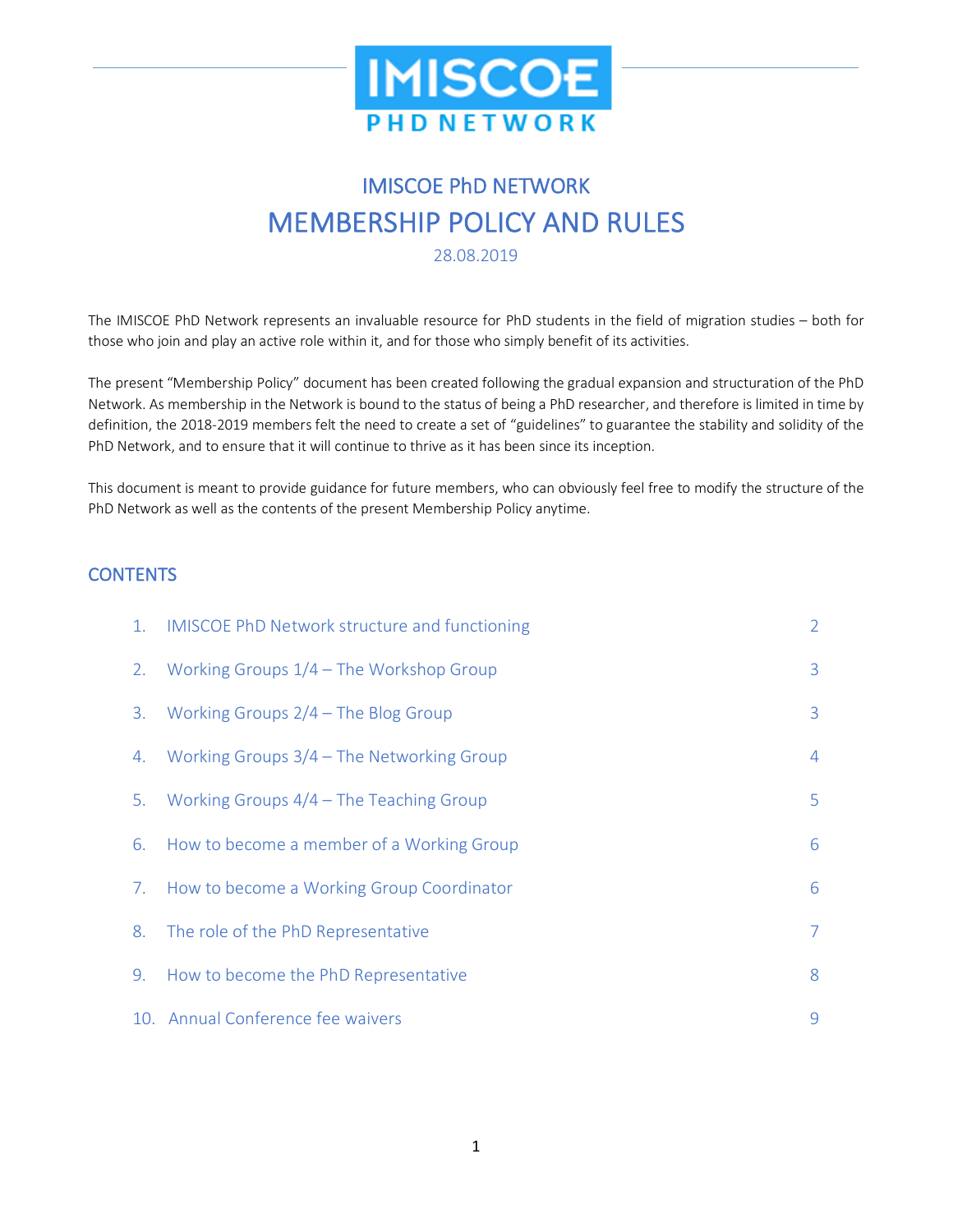

## 1. IMISCOE PhD Network structure and functioning

The IMISCOE PhD Network aims to strengthen research and network opportunities for doctoral researchers in the field of migration. The PhD Network has several (four) dedicated Working Groups, each with active members who plan and carry out activities relevant for PhD migration scholars. The PhD Network is represented by the PhD Representative and steered by the PhD Network Board. The time and pace of the activities of the PhD Network follow the time of the academic year (September-September).

WORKING GROUPS - The PhD Network is composed by four Working Groups: the Workshop Group, the Networking group, the Blog Group and the Teaching Group (see points 2 to 5 for a description of each of them). Nothing impedes the creation of further Working Groups or the erasure of current Working Groups. Each Working Group has a Coordinator (see point 7 for a description of this position).

PhD REPRESENTATIVE – The PhD Network is led by the PhD Representative, who is elected by the members of the PhD Network. The PhD Representative coordinates the work of the Working Groups, acts as the contact point between the PhD Network and IMISCOE governing bodies (Director, Board of Directors, Executive board) and manages the budget allocated to the PhD Network (2000 euros). This is a remunerated position (2500 euros per year).

PhD NETWORK BOARD – The PhD Network Board is formed by the PhD Representative and the Coordinators of Working Groups, who meet via Skype calls at least three times during the year in order to set the agenda, update each other about the advancement of each Working Group's activities, to discuss possible issues and to take relevant decisions. This "vertical structure" has been conceived of in this way just to make communication and decision-making easier and faster, considering that members of the PhD Network, with the exception of the IMISCOE Annual Conference, can hardly meet in person during the year due to time and budget constraints. Past experience has taught that always organising Skype calls with all members of the PhD Network can be quite impractical and ineffective. However, this should never occur at the detriment of a friendly, easy-going, informal and collaborative climate that has always characterized the IMISCOE PhD Network. Therefore, the PhD Representative should always be available and easy-to-reach for single members of Working Groups who should always be able to communicate with the PhD Representative via the institutional email address of the PhD Representative (phdnetwork@imiscoe.org) channels at any time, for any issue. Moreover, once the day and time of Skype calls of the board are decided, the PhD Network Board can decide to announce them to the rest of the PhD Network members, for those who are willing to join the Calls to be able to do so.

COMMUNICATION – The PhD Network communicates about its activities and developments via its official newsletter sent out by the IMISCOE Network Office (the Secretariat of the entire organization), its official Twitter account (@IMISCOE\_PhD), its Facebook group (IMISCOE PhD Network) as well as through its Blog when relevant. The Facebook group is open and works as a very useful platform for sharing info or for asking advice and recommendations.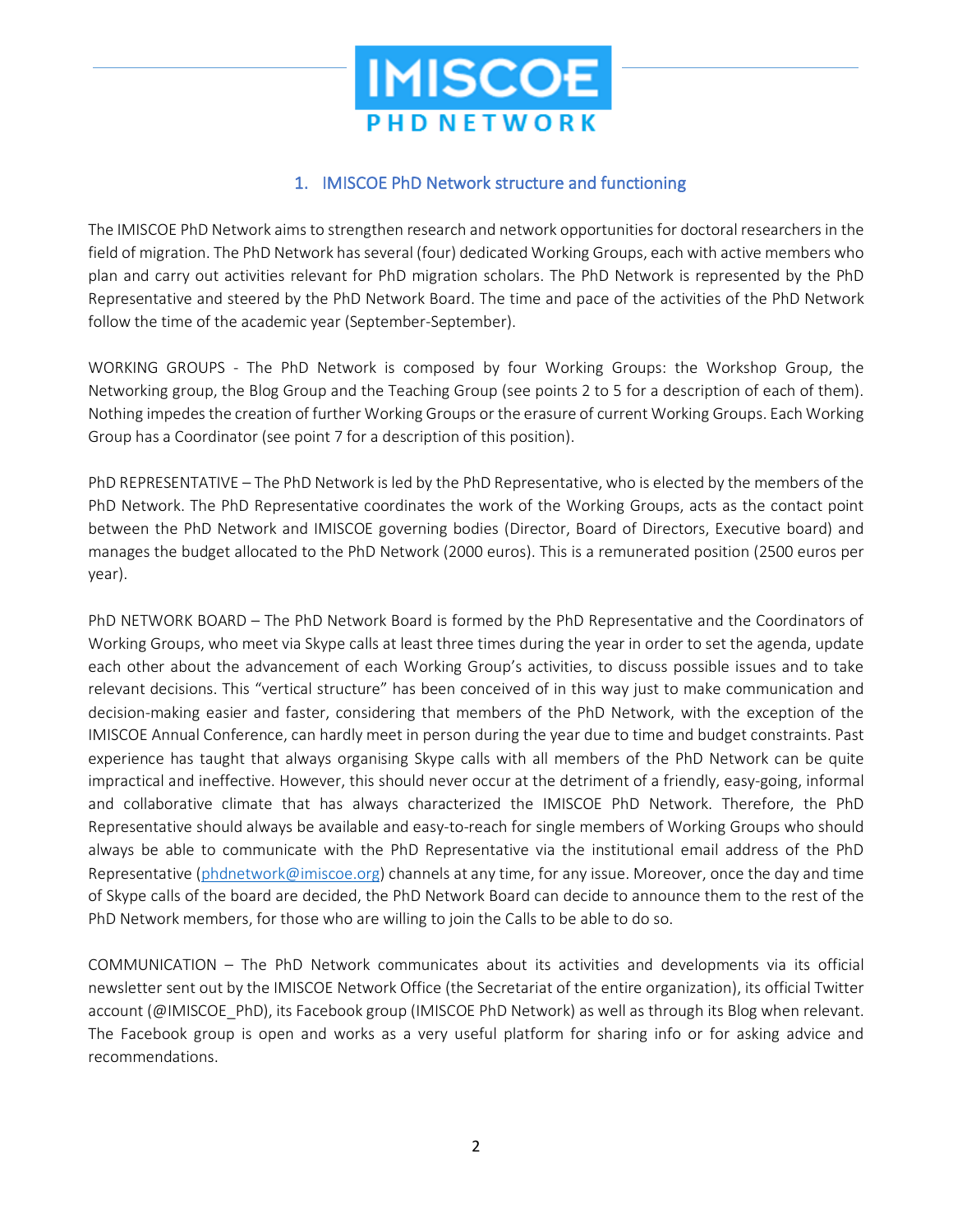

## 2. Working Groups 1/4 – The Workshop Group

DESCRIPTION - The aim of the Workshop Group is to organize workshops on relevant topics for PhD students. Usually, the workshops take place during the IMISCOE Annual Conference where two or three workshop sessions are offered. However, this does not mean that the workshops may not occur in other IMISCOE events. Topics are proposed and chosen by the members of the group; they may also choose the topics with the help of a survey, launched among all the members of the PhDs registered in the IMISCOE database, as was already successfully experimented (the Group needs to ask the PhD Representative to ask the IMISCOE Office to send a PhD Network newsletter with the link to the survey, if it wishes to use this tool). The PhD Network Board and the PhD Representative can also participate in the process by suggesting possible topics.

NUMBER OF MEMBERS, TASKS AND DEGREE OF ENGAGEMENT – The number of members of this working group is 4-5 people: 1 Coordinator and 3-4 regular members. Tasks for a regular member include: participating in the discussion of topics for the workshops and its organization, suggesting relevant scholars according to the topics chosen for each workshop, invite these scholars and keep in touch with them, discuss with them the form of the workshop, and the like. A regular member is highly advised to participate in all the skype calls set by the Coordinator. The absence should be justified. Usual absences without justification and non-participation are reasons to invite the member to step out of the group by the Coordinator or by the PhD Representative.

The Coordinator guarantees that the group has the appropriate number of members involved, that the workshops are organized and that all the members contribute and are involved on that. For that, he/she needs to carry out tasks at point 7. The Coordinator is also an active member suggesting topics and speakers; he/she might be called to made final decisions on that, when needed. During the Annual Conference, the Coordinator ensures that the workshops unfold as expected, together with other members (for instance, by welcoming attendees and speakers, by being available for Q&A during the workshop sessions and about the Workshop Group and the PhD Network, by distributing and collecting the evaluation forms and informative flyers, etc.). As the other Coordinators, s/he has a place in the Board, which decides on matters concerning the whole PhD Network. In practice, this means attending Skype meetings of the Board (around three a year) and taking up a variety of small tasks.

## 3. Working Groups 2/4 – The Blog Group

DESCRIPTION – The IMISCOE PhD Blog represents an opportunity for PhDs to showcase research results and share insights from their research project, by "training" academic blogging competencies – with academic blogs becoming a significant trend in academia for engaging with the wider public. It serves also as a platform for sharing experiences and advice on academic and PhD life. The content includes short and easily readable theoretical and empirical contributions, suggestions form seniors on how important steps in academia, interviews with scholars, reports of conferences.... The Blog is currently hosted on Wordpress: https://imiscoephdblog.wordpress.com/. Members (Coordinator + editors) of the Blog Group curate and edit the blog posts, write Blog posts, suggest topics, overall ensuring that a good pace in the publication of posts is maintained – the rule is at least one post for month, be it written by a member of the group or by an external person (e.g. a senior scholar or other researchers).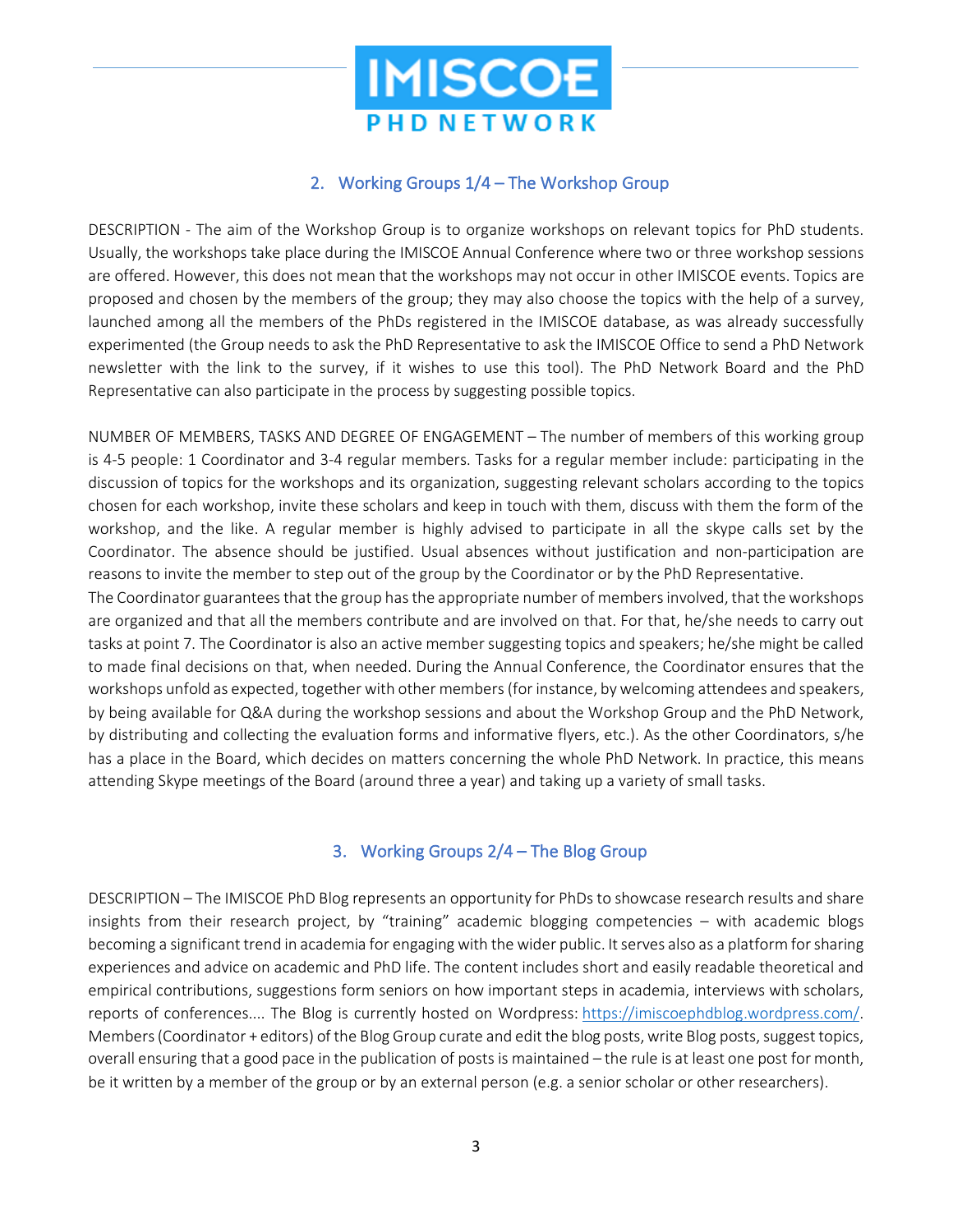

#### ROLES, TASKS, NUMBER OF MEMBERS AND DEGREES OF ENGAGEMENT –

*Coordinator*- The Blog Group Coordinator is responsible for securing content for the blog, every month, in close collaboration with the editors and writers. This means the Coordinator doesn't (have to) write so much him/herself, but make sure others do – although s/he can write Blog posts if s/he likes. However, the Coordinator fills gaps as they arise, meaning s/he acts as "instant editor" when needed or secure other content when planned content is not realized. Most important is to keep oversight and think ahead of potential future blogs. Setting deadlines, reminders and organizing Skype meetings are part of the "job". As the other Coordinators, s/he has a place in the Board, which decides on matters concerning the whole PhD Network. In practice, this means attending Skype meetings of the Board (around three a year) and taking up a variety of small tasks. Not evenly divided over all weeks, on average, being Coordinator of the Blog group takes one or two hours a week.

*Editor* - In consultation with the Blog group Coordinator and writers, an editor agrees on specific deadlines for Blog content, which s/he edits and posts on the blog. Ideally, s/he is a good writer (though the Blog is first and foremost a "learning space" for both writers and editors), with a good command of English, and a good communicator, as his/her comments on drafts should be easy to understand for writers. S/he is able to quickly send drafts back and forth, on set times (agreed upon well in advance). On average, s/he will be responsible for the editing of two or three blog posts a year. An editor may also write Blog posts if s/he wants to.

*Writer* – A member of the Blog group writes a minimum of two blog posts a year, but preferably more. A writer stays in touch closely with the editor, as to safeguard the keeping of deadlines. Besides, any PhD "external" to the PhD Network who is simply willing to write a blog post of 800 words, without being involved any further, can do so - as long as the topics s/he proposes appeal to PhD's in the field of migration. S/he can propose her/his post by contacting the Blog group, via the email address imiscoephdblog@gmail.com. The Coordinator is then responsible to accommodate the writer with an editor; whoever wants to do it/has time for it should do it - though the Coordinator may also act as editor. It is the duty of the editor who volunteers or of the Coordinator to be in touch as soon as possible with "external authors" who propose their blog posts.

The amount of time that these tasks take entirely depends on the size of the group. Ideally, the Blog group should be formed by 1 Coordinator, 3 editors and 5 writers – although writers/editors can overlap. This is meant to ensure that curating the blog does not translate to too much work for each member. At the end of one's experience as a member of the Group (see point n.6), one may still occasionally contribute to the Blog – but this should not be at the detriment of providing enough room to younger and less experienced researchers to train their academic blogging skills within the "safe space" provided by the IMISCOE PhD Blog.

## 4. Working Groups 3/4 – The Networking Group

DESCRIPTION – The Networking group organizes the 'Intergenerational Feedback' (IF) session at each Annual Conference, with the aim of bridging PhD students with experienced scholars for constructive feedback and mentoring on their own research projects in an interdisciplinary and international context. Besides the sessions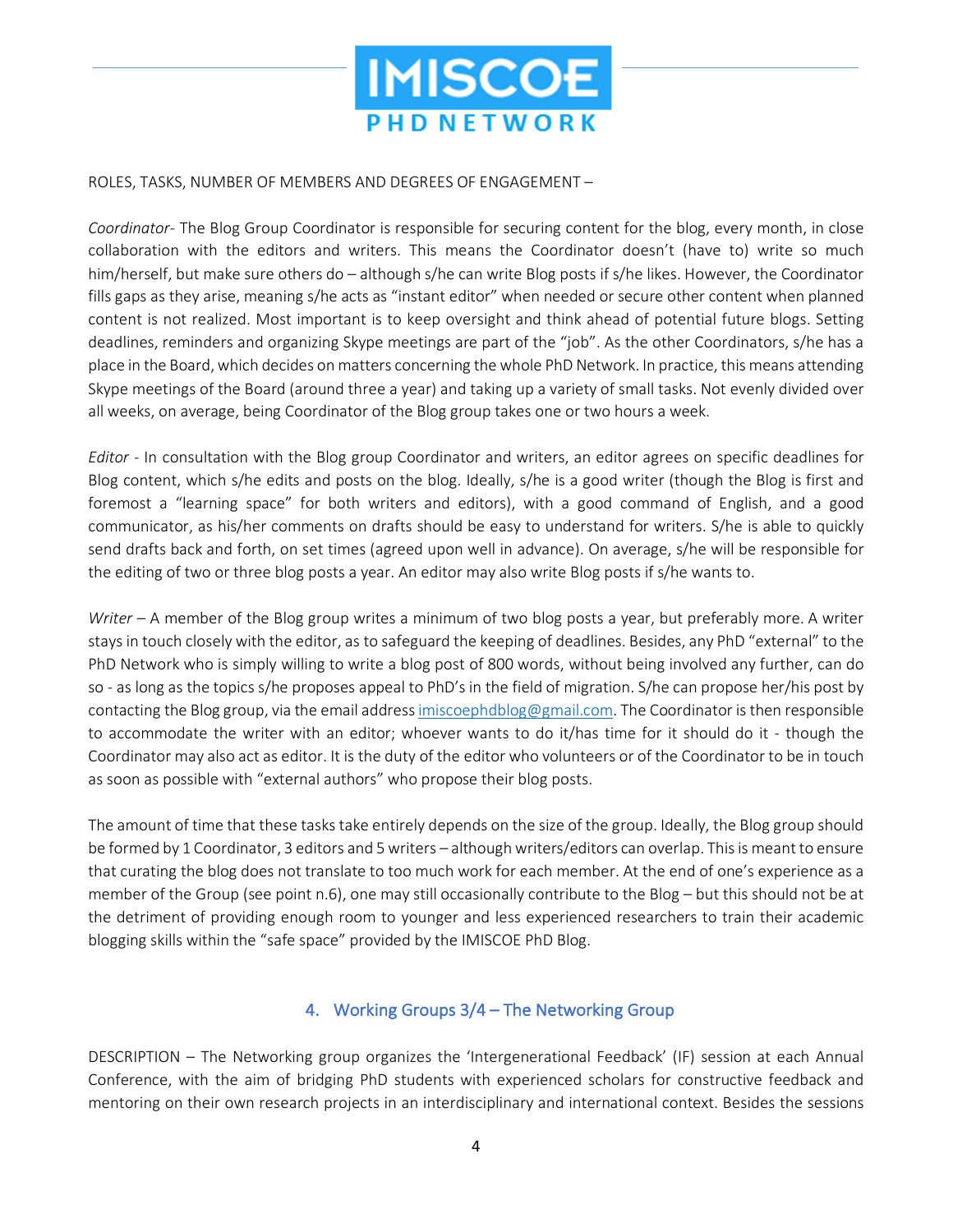

organised during the conference, we encourage long term collaborations between seniors and juniors that can continue beyond the IMISCOE events. More generally, the Networking group intends to give the possibility to all PhDs (inside and outside the member institutes of IMISCOE) to network around specific topics and/or within their regions by facilitating connections and exchanges among them.

NUMBER OF MEMBERS, TASKS AND DEGREE OF ENGAGEMENT – The Networking group consists of one coordinator and maximum 8 members (including the Coordinator). The Coordinator has an overreaching role to make sure all tasks are fulfilled and that the group keeps the timeline ahead of the Annual Conference where the IF session takes place. The Coordinator is also the contact point between the Networking group and the PhD Representative: As the other Coordinators, s/he has a place in the Board, which decides on matters concerning the whole PhD Network. In practice, this means attending Skype meetings of the Board (around three a year) and taking up a variety of small tasks. The Coordinator should make sure meetings take place regularly. The group always meets over skype and normally members take turns in creating doodles for organising the meetings. During the meeting practical things in relation to plan the IF sessions are discussed, e.g. prepare the related Call for participation, invite senior scholars, invite speakers, prepare flyers etc. We usually meet once a month for max. 1h. Active members are expected to attend all meetings and fulfil some of the practical tasks related to preparing the IF session. Members are always welcome to propose new ideas and organise further activities to encourage and facilitate networking among young scholars (organise seminars, webinars…).

## 5. Working Groups 4/4 – The Teaching Group

DESCRIPTION – The aim of this group is to provide a platform for discussing and reflecting about ways PhDs can exchange, learn, inspire and motivate each other to improve their teaching and mentoring skills – numerous PhDs are or will be engaged in teaching activities, although they have little opportunity to reflect on this part of their academic lives. The group focuses in particular on teaching that deals with migration and integration, although it is not restricted to teaching in these thematic fields.

NUMBER OF MEMBERS, TASKS AND DEGREE OF ENGAGEMENT – Ideally, there should be at least 3 and maximum 5 members (including the Coordinator). The Coordinator is responsible for performing various coordinating tasks as well as for carrying out the tasks mentioned below. As the other Coordinators, s/he has a place in the Board, which decides on matters concerning the whole PhD Network. In practice, this means attending Skype meetings of the Board (around three a year) and taking up a variety of small tasks.

Members in the Group have to respect the following rules in order to be considered as members:

1. *Attend Skype meetings*: In case you cannot attend, you have to give notice in time and justify non-presence. You have to be present at least 3 times per year.

2. *Complete tasks*: Please note that tasks are subject to constant change, but they may include: organizing workshops on teaching issues, writing emails, conducting surveys among network members, creating a platform open to all interested participants, generating ideas for future research/articles on teaching issues.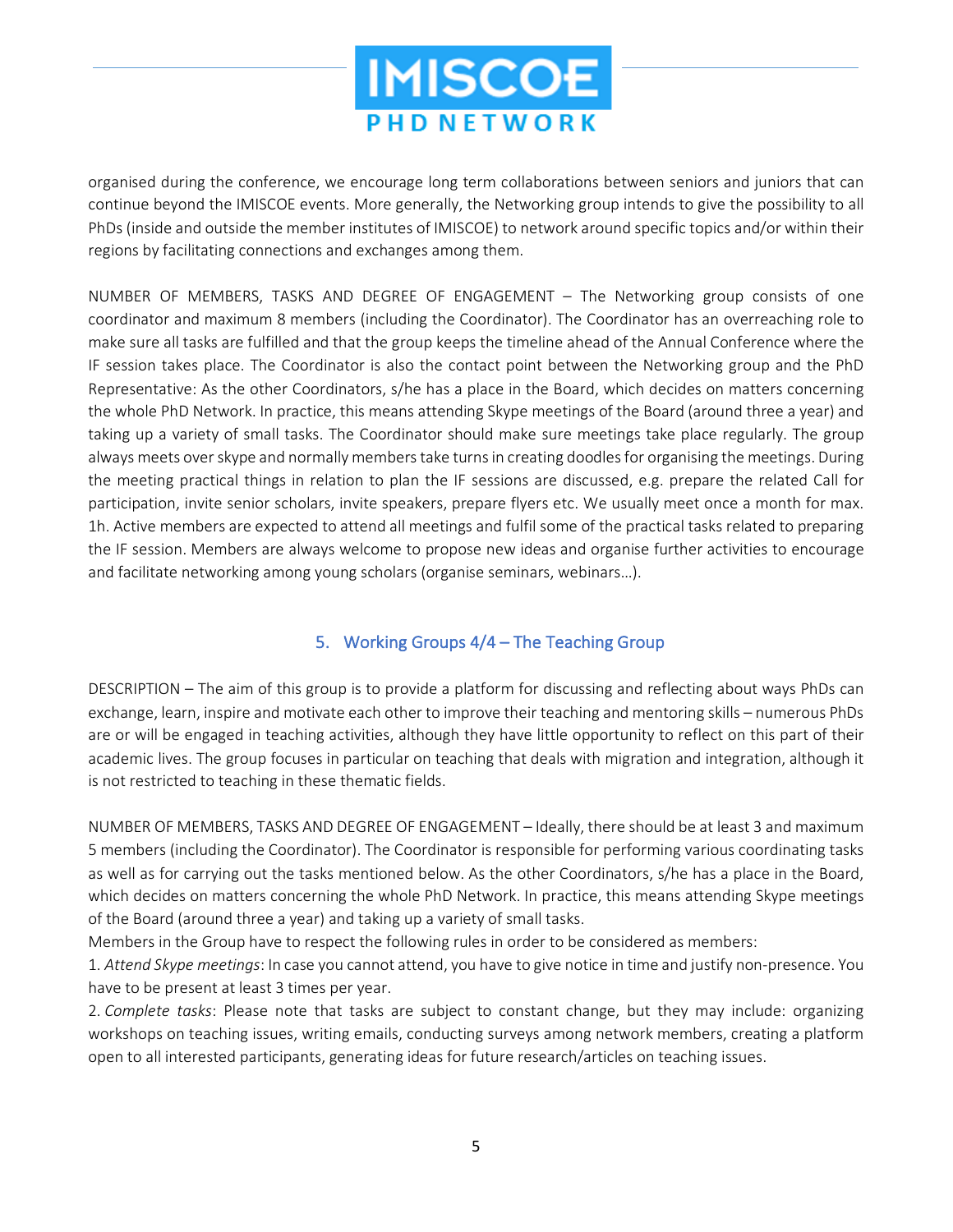

#### 6. How to become a member of a Working Group

CONDITIONS - Any PhD student interested in the IMISCOE PhD Network is welcome to become a member of the IMISCOE PhD Network, regardless of the University or Institute where he/she is based (i.e. it does not matter whether his/her university of institute is or not an IMISCOE Member Institute). Members can stay in a Working Group for a period up to two years, so as to ensure turnover and openness. Members in Working Groups do not receive forms of financial compensation/remuneration, and take part in the performance/organization of activities and tasks on a voluntary basis. However, there are *minima* terms of engagement to respect once one becomes a member of a Working Group. These rules are specific to each Working Group (see above); if a person who joined a Working Group fails to respect them, by not being active, not taking part in decisions and not performing any task, then s/he cannot be considered a member anymore and the Coordinator may decide whether to replace her/him and post an announcement about a vacancy.

RECRUITMENT AND APPLICATION - Becoming a member of the IMISCOE PhD Network means joining one of the four Working Groups, when vacancies in these groups are available. Vacancies are generally announced on a yearly basis, at the PhD Assembly taking place every year at the IMISCOE Annual Conference (June/July) – although, when needed, they can be announced throughout the year in moments different than the PhD Assembly via the IMISCOE PhD Network communication channels (Facebook group, Twitter account, Newsletter, IMISCOE PhD Blog). In order to apply, the candidate must send a short motivation statement (max. 250 words) to the PhD Network's official email address – phdnetwork@imiscoe.org. Regular members (editors/regular in the case of the Blog Group) are selected by the Working Group Coordinator, soon after s/he is appointed (generally in September), with the advice of the former Coordinator if needed.

Limiting the number of members in each Working Group is motivated by the need to ensure that the Working Group members are all active (i.e. no sleepy members) and that the Working Group is effectively manageable: groups with too many members are hard to manage, as past experience taught us. This, in turn, motivates the need to limit the membership to a duration of two years: given the relatively small size of each Working Groups, this time-limit ensures enough turnover and openness.

## 7. How to become a Working Group Coordinator

ROLE - The Coordinator is responsible for connecting all the members of the group and sets the working agenda for that year, with the agreement of the group's members. The working agenda includes the number of expected skype calls, the activities to be realized, the organization and division of labour (see details at point 2 to 5 concerning each Working Group). The Coordinator is a member of the PhD Network Board and, therefore, takes part in the Skype calls of the Board (around three a year) and takes up a variety of small tasks. (see point 1). At the beginning of each year, the Coordinator appoints new members based on the applications received (see point 6).

DURATION - The position of Coordinator has a one-year duration (September – September). After stepping down from his/her position, the Coordinator can become a regular member of the workshop group for one more year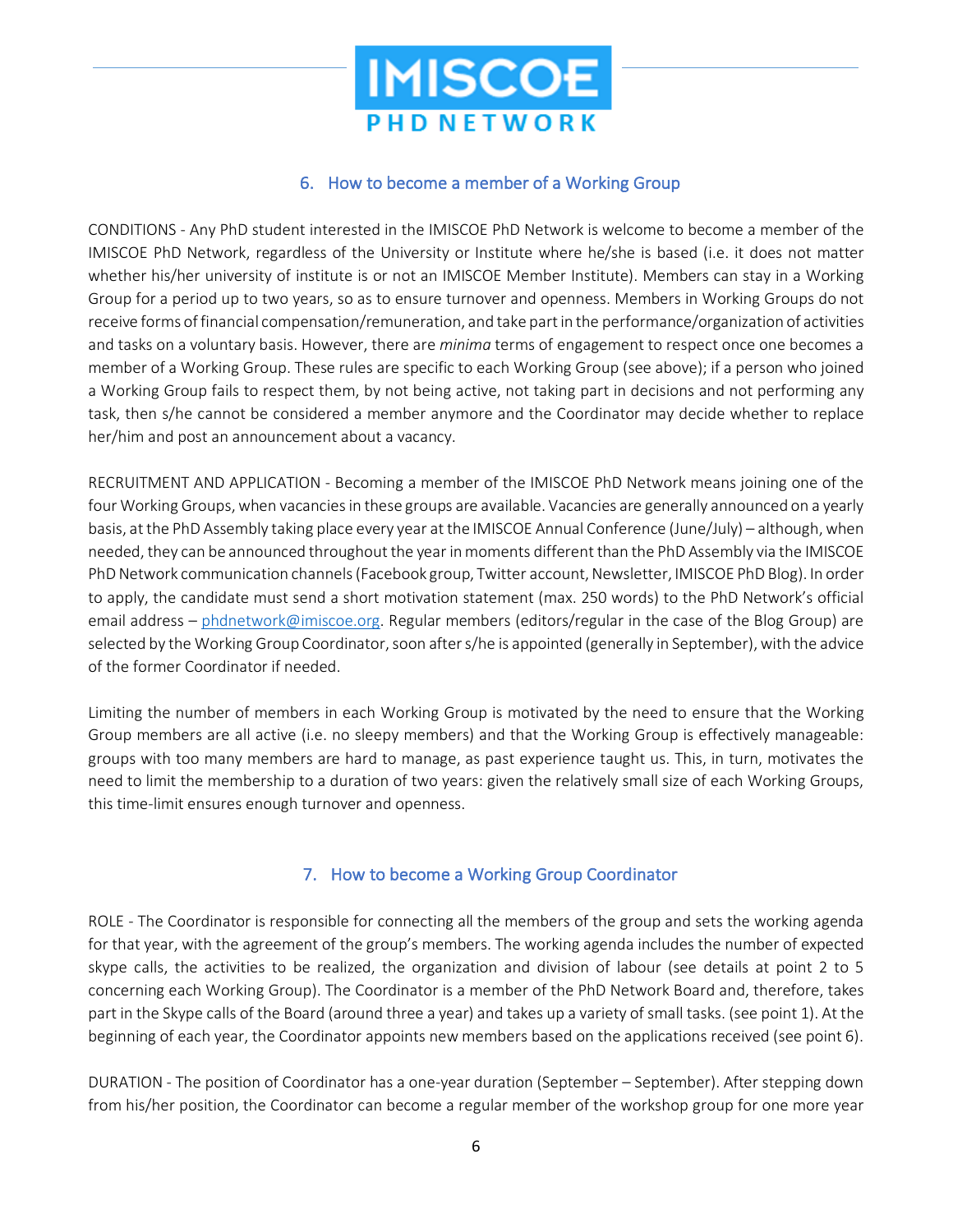

(except if the position of Coordinator was assumed on his/her second year in the working group). If s/he joined the Working Group directly as the Coordinator during his/her first year of membership, s/he can act as Coordinator also for his/her second year of membership if s/he wishes to and f the other members agree and there are no other candidacies (see below). Itwould be highly valued if the previous Coordinator functions as a "mentor" during the turnover of the group to the next year, so as to ensure continuation of tasks, as well as helping the new Coordinator to have a good start.

RECRUITMENT AND APPLICATION – After the Coordinator steps down, s/he can be replaced by another member of the Working Group who has already been a member during the previous year, if the other members agree. If more than one member would like to act as Coordinator, then an application process is put in place: each of the candidates writes a motivation statement (400 words max.), specifying possible plans and novel ideas for the Working group, together with a short bio (200 words max.). If the Coordinator had joined the Working Group directly as Coordinator during his/her first year of membership, s/he can act as Coordinator also for his/her second year of membership if s/he wishes to and f the other members agree and there are no other candidacies (see above). In the case there are other members of the Working Group interested in becoming Coordinator during their second year of membership, then the above-described application process is put in place. If none of the Working Group's members would like to act as Coordinator, then the vacancy concerning the role of Coordinator is announced at the PhD Assembly taking place every year at the IMISCOE Annual Conference (June/July). External candidates must apply by sending a motivation statement (400 words max.), specifying possible plans and ideas for the Working group, together with a short bio (200 words max.) to the PhD Network's official email address – phdnetwork@imiscoe.org. Candidates applying for the Coordinator position, additionally, present themselves in a Skype call with the other candidates, the former Coordinator (i.e. the one who is about to step down) and the PhD Representative. The former Coordinator (i.e. the one who is about to step down) is in charge for the selection process of the new Coordinator, with the advice of the PhD Representative. This should guarantee a smooth transition as well stability and continuity.

#### 8. The role of the PhD Representative

The position of PhD Representative has a duration of one year (September – September). Throughout the year, the PhD Representative must:

- 1. Attend the two meetings of the IMISCOE Board of Directors i.e. IMISCOE's most important decisionmaking body gathering representatives from all IMISCOE member institutes. The first meeting takes place at the IMISCOE Spring conference, the second at the IMISCOE Annual Conference. Travel costs are reimbursed on both occasions.
- 2. Write the Mid-term Report concerning the PhD Network's activities (by January) and the Annual Report concerning the PhD Network's activities (by May), and submit it to the IMISCOE Network Office.
- 3. Be in constant contact with the IMISCOE Network Office and communicate with the IMISCOE Director concerning decisions concerning the PhD Network that require the approval of the Governing Bodies (e.g. budget issues, special requests…).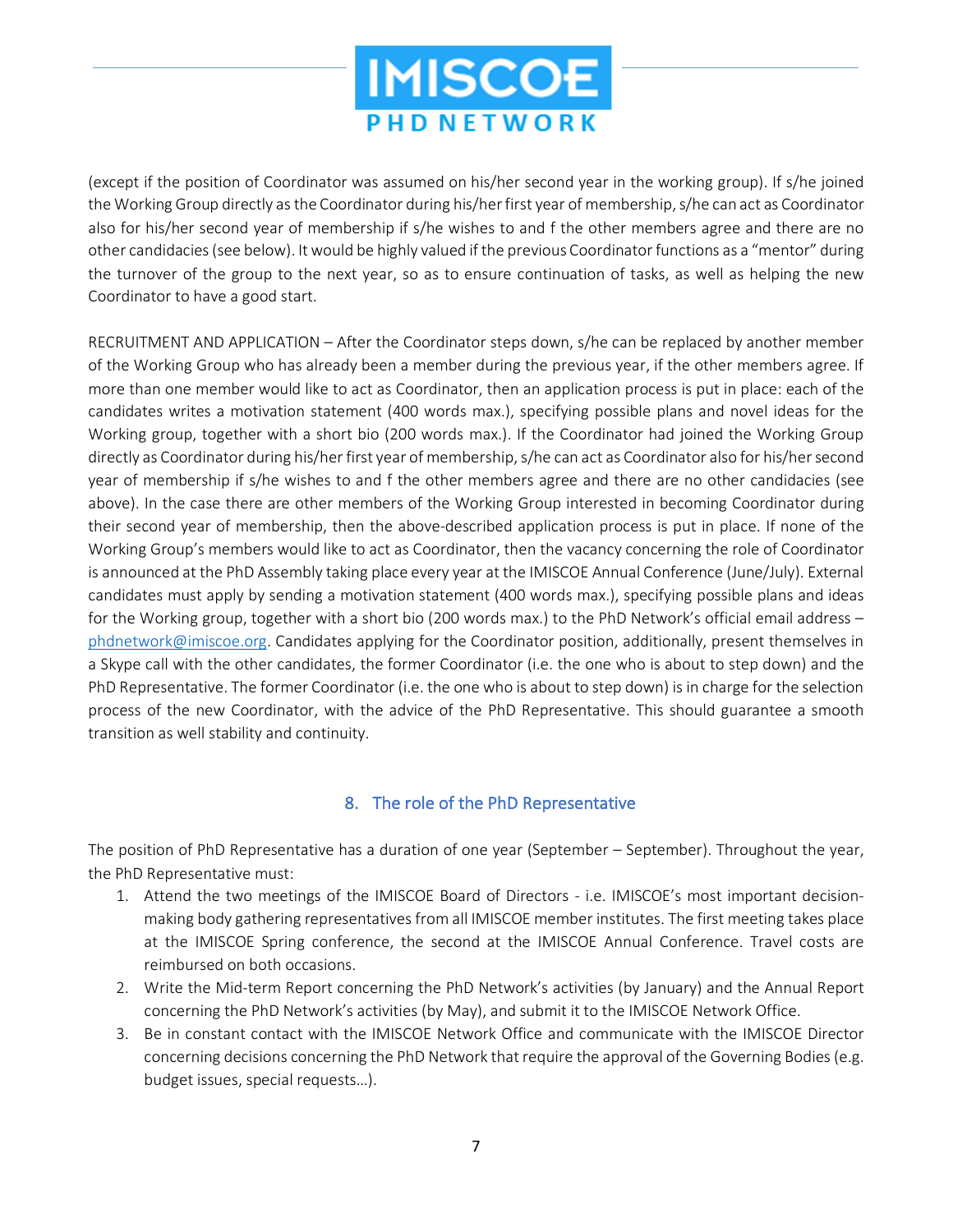

- 4. Brief the PhD Network Board and members about relevant developments concerning PhDs in IMISCOE and implement a strategy in order to preserve/enhance (if need be) the role and presence of PhDs in IMISCOE.
- 5. Supervise the advancement of Working Group's activities by organising skype calls with the PhD Network Board and by regularly keeping in touch with Working Group's Coordinators. The PhD representative is responsible for setting the calls, communicating the agenda to be discussed and writing the minutes of these calls.
- 6. Be in touch with, exchange with, advance requests to the IMISCOE Training Committee (which is in charge of organizing the PhD Summer School).
- 7. Manage and take decisions regarding the use of the budget of the IMISCOE PhD Network (2000 euros): it can be used for the organization of PhD Workshops (e.g. reimbursing a taxi ride or an extra night for a speaker), or the PhD Network's dinner on the first evening of the Annual Conference). This budget also serves to reimburse the travel costs involved in attending the IMISCOE Board of Directors.
- 8. Supervise the organizational and logistical aspects of the PhD Network's activities (PhD Assembly, workshops, IF session) at the IMISCOE Annual Conference, by ensuring regular communication with both the Conference organisers and the IMISCOE Network Office.
- 9. Chair the PhD Assembly organized every year at the Annual Conference: explain the activities and functioning of the PhD Networking and advertise vacant positions in Working Groups (see points 6 and 7).
- 10. Supervise the overall recruitment process (see points 6 and 7) and ensure a smooth transition to the following year.
- 11. Be available and easy-to-reach for all members of the PhD Network who may have issues/needs, and be ready to respond to the enquiries arriving by email at the PhD Network's email address (phdnetwork@imiscoe.org).
- 12. Contribute to spread news and contents about the PhD Network's activities: write the Newsletter (by putting together contributions from Working Group's Coordinators on the activities of their respective Groups and adding further news if needed), post info on Twitter and on the Facebook group about new Blog posts or the activities organized at the Annual Conference, write 8in conjunction with the Coordinators when applicable) the texts concerning the PhD Network's for the IMISCOE website and the Annual Conference website.
- 13. Manage, together with the PhD Network Board, the decision-making process regarding the allocation of fee waivers for the Annual Conference (see point 10) and, if there is the possibility, negotiate with the IMISCOE Director the number of fee waivers to be allocated to the PhD Network each year.

## 9. How to become the PhD Representative

The PhD Representative is elected each September by all members of all Working Groups (i.e. regular members + Coordinators). Anyone can apply – either a PhD who has already been a member of the PhD Network, at the end of his/her first of year of membership, or a PhD who has not been previously involved in the PhD Network and wishes to join the PhD Network by directly becoming the PhD Representative.